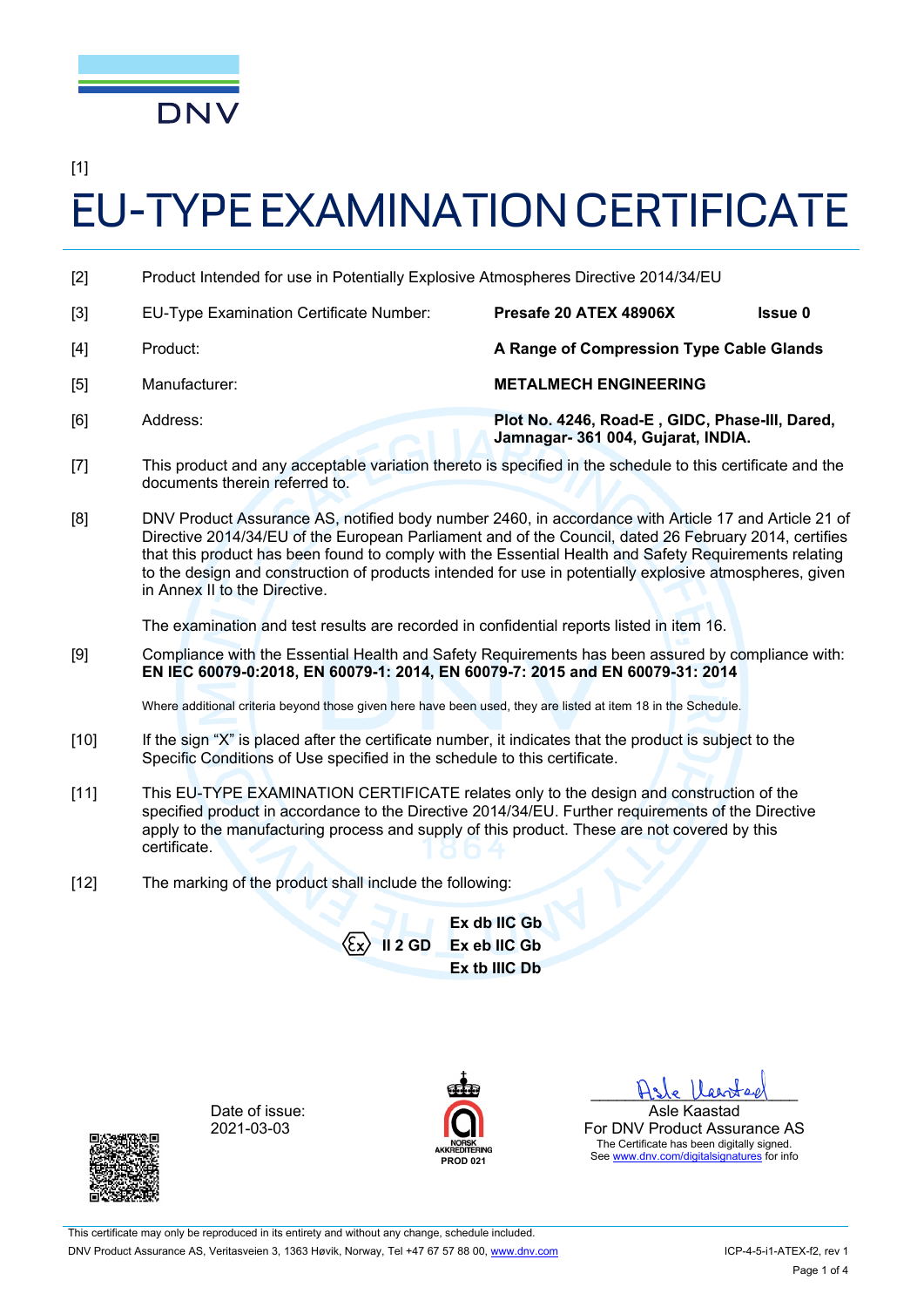

## [13] **Schedule**

[14] **EU-Type Examination Certificate No:** Presafe 20 ATEX 48906X Issue 0

[15] **Description of Product** 

 A range of compression type cable glands are manufactured in brass or stainless steel SS304 / SS 316L grade material. The glands may be supplied with metric or NPT thread forms. These glands are intended for use with effectively filled circular cables.

 Type MM-EX A2F \*\* \*\* \*\* series cable glands are intended for use with effectively filled and circular unarmoured/ screened / braided cables and comprises following components:

- a) An entry component
- b) A compressible sealing ring
- c) A skid washer
- d) A back nut
- e) O ring for metric threaded entry component

 Type MM-EX E1FUNV \*\*\* \*\* \*\* series cable glands are intended for use with effectively filled and circular armoured cable and comprises following components:

- a) An entry component
- b) A compressible inner sealing ring
- c) An inner skid washer
- d) A combined intermediate body and armour clamping cone
- e) A reversible armour clamping ring
- f) A middle nut
- g) A compressible outer sealing ring
- h) An outer skid washer
- i) A back nut
- j) O ring for metric threaded entry component

 Cable glands with metric threaded entry components are fitted with silicon O ring retained next to threaded part for ingress protection IP66 / IP68.

## **Type designation**

1. Coding and Model Nomenclature of MM-EX A2F \*\* \*\* \*\* series cable glands for unarmoured cable:

| <b>Gland Size</b> | <b>Entry Thread</b>         |                          | <b>Cable Diameter in mm</b> |                | Tightening                   |
|-------------------|-----------------------------|--------------------------|-----------------------------|----------------|------------------------------|
|                   | <b>Standard</b><br>(Metric) | <b>Optional</b><br>(NPT) | <b>Minimum</b>              | <b>Maximum</b> | <b>Torque Value in</b><br>Nm |
| 20S16             | M20 X 1.5                   | 1/2" or 3/4"             | 3.2                         | 8.5            | 11                           |
| 20S               | M20 X 1.5                   | 1/2" or 3/4"             | 6.2                         | 11.6           | 8                            |
| 20                | M20 X 1.5                   | 1/2" or 3/4"             | 8.0                         | 13.9           | 11                           |
| 25                | M25 X 1.5                   | $3/4"$ or $1"$           | 11.2                        | 19.6           | 15                           |
| 32                | M32 X 1.5                   | 1" or 1 1/4"             | 17.1                        | 26.0           | 24                           |
| 40                | M40 X 1.5                   | 1 1 1/4" or 1 1/2"       | 23.6                        | 31.6           | 35                           |
| 50S               | M50 X 1.5                   | 1 1/2" or 2"             | 31.1                        | 37.5           | 46                           |
| 50                | M50 X 1.5                   | 1 1/2" or 2"             | 35.7                        | 43.1           | 41                           |
| 63S               | M63 X 1.5                   | 2" or $2\frac{1}{2}$ "   | 41.6                        | 48.7           | 57                           |
| 63                | M63 X 1.5                   | 2" or $2\frac{1}{2}$ "   | 47.3                        | 55.2           | 46                           |
| 75S               | M75 X 1.5                   | $2\frac{1}{2}$ or 3"     | 54.1                        | 61.2           | 90                           |
| 75                | M75 X 1.5                   | 3" or 3 1/2"             | 61.2                        | 67.2           | 68                           |
| 90                | M90 X2                      | $3\frac{1}{2}$ or 4"     | 66.7                        | 79.2           | 101                          |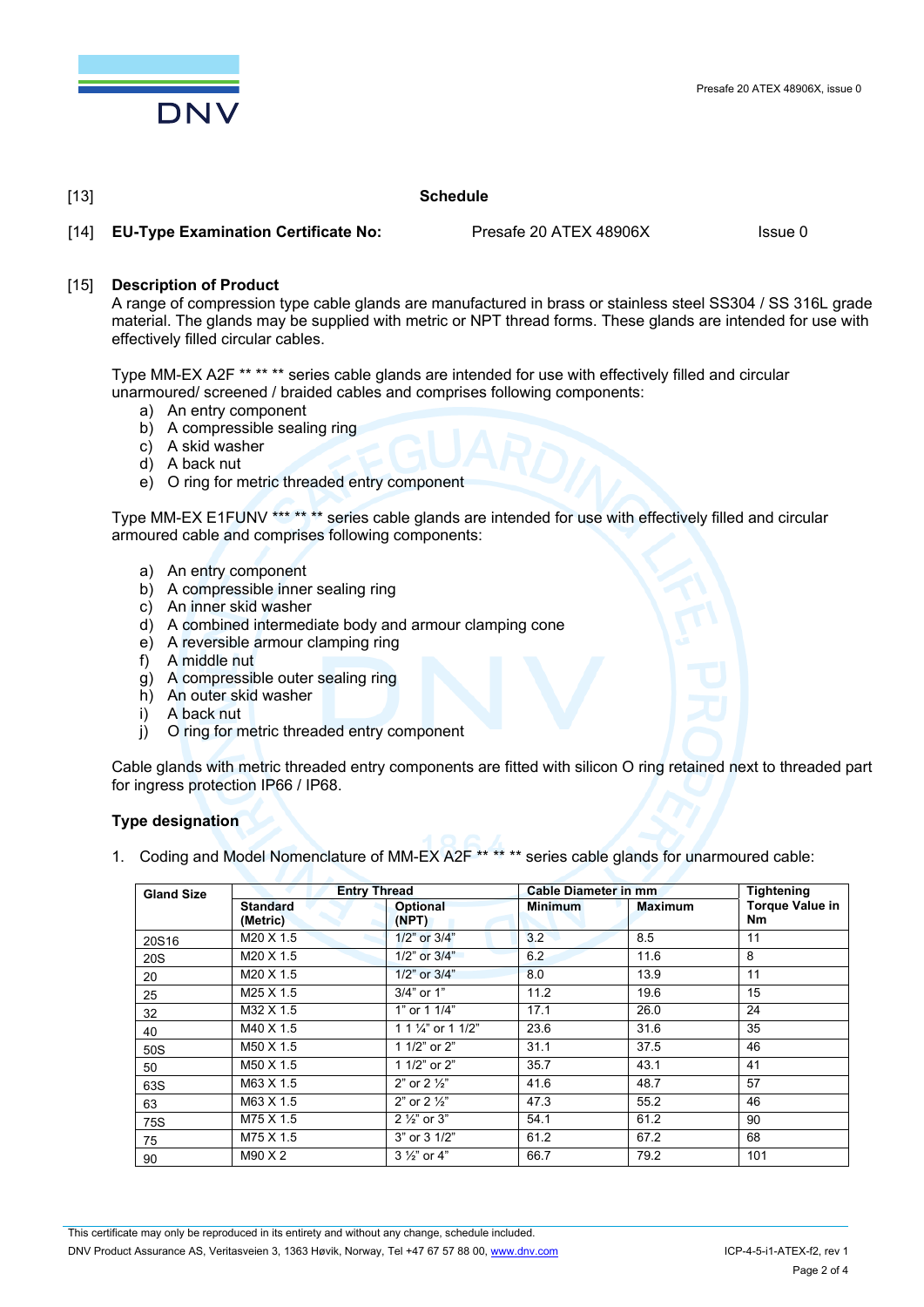



2. Model Nomenclature of MM-EX E1FUNV \*\*\* \*\* \*\* series cable glands for armoured cable:

| Gland<br><b>Size</b> | <b>Entry Thread</b>          |                             | <b>Inner Sheath Cable</b><br>Diameter in mm |                | <b>Outer Sheath Cable</b><br>Diameter in mm |                | <b>Tightening</b><br><b>Torque Value</b> |
|----------------------|------------------------------|-----------------------------|---------------------------------------------|----------------|---------------------------------------------|----------------|------------------------------------------|
|                      | <b>Standard</b><br>(Metric)  | Optional<br>(NPT)           | <b>Minimum</b>                              | <b>Maximum</b> | <b>Minimum</b>                              | <b>Maximum</b> | in Nm                                    |
| M20S16               | M <sub>20</sub> X 1.5        | 1/2" or 3/4"                | 3.2                                         | 8.5            | 6.2                                         | 13.1           | 15                                       |
| <b>M20S</b>          | M20 X 1.5                    | $1/2$ " or $3/4$ "          | 6.2                                         | 11.6           | 9.6                                         | 15.5           | 10                                       |
| M20                  | M <sub>20</sub> X 1.5        | 1/2" or 3/4"                | 8.0                                         | 13.9           | 12.5                                        | 20.9           | 15                                       |
| M25S                 | M <sub>25</sub> $\times$ 1.5 | 3/4" or 1"                  | 11.2                                        | 19.6           | 14                                          | 21.5           | 22                                       |
| M25                  | M <sub>25</sub> X 1.5        | 3/4" or 1"                  | 11.2                                        | 19.6           | 18.3                                        | 25.6           | 22                                       |
| M32                  | M32 X 1.5                    | 1" or 1 1/4"                | 17.1                                        | 26.0           | 23.7                                        | 33.4           | 30                                       |
| M40                  | M40 X 1.5                    | 1 1 $\frac{1}{4}$ or 1 1/2" | 22.1                                        | 31.6           | 28.0                                        | 39.5           | 52                                       |
| <b>M50S</b>          | M50 X 1.5                    | 1 1/2" or 2"                | 29.5                                        | 37.5           | 35.2                                        | 46.0           | 66                                       |
| M50                  | M50 X 1.5                    | 1 1/2" or 2"                | 35.6                                        | 43.1           | 40.5                                        | 52.4           | 41                                       |
| M63S                 | M63 X 1.5                    | 2" or $2\frac{1}{2}$ "      | 40.1                                        | 48.7           | 45.6                                        | 58.5           | 74                                       |
| M63                  | M63 X 1.5                    | 2" or $2\frac{1}{2}$ "      | 47.2                                        | 55.2           | 54.6                                        | 64.5           | 63                                       |
| <b>M75S</b>          | M75 X 1.5                    | $2\frac{1}{2}$ or 3"        | 52.8                                        | 61.2           | 59.0                                        | 70.4           | 112                                      |
| M75                  | M75 X 1.5                    | 3" or 3 1/2"                | 59.1                                        | 67.2           | 66.7                                        | 76.3           | 96                                       |
| M90                  | M90 X 2                      | $3\frac{1}{2}$ or 4"        | 66.6                                        | 79.2           | 76.2                                        | 87.2           | 137                                      |